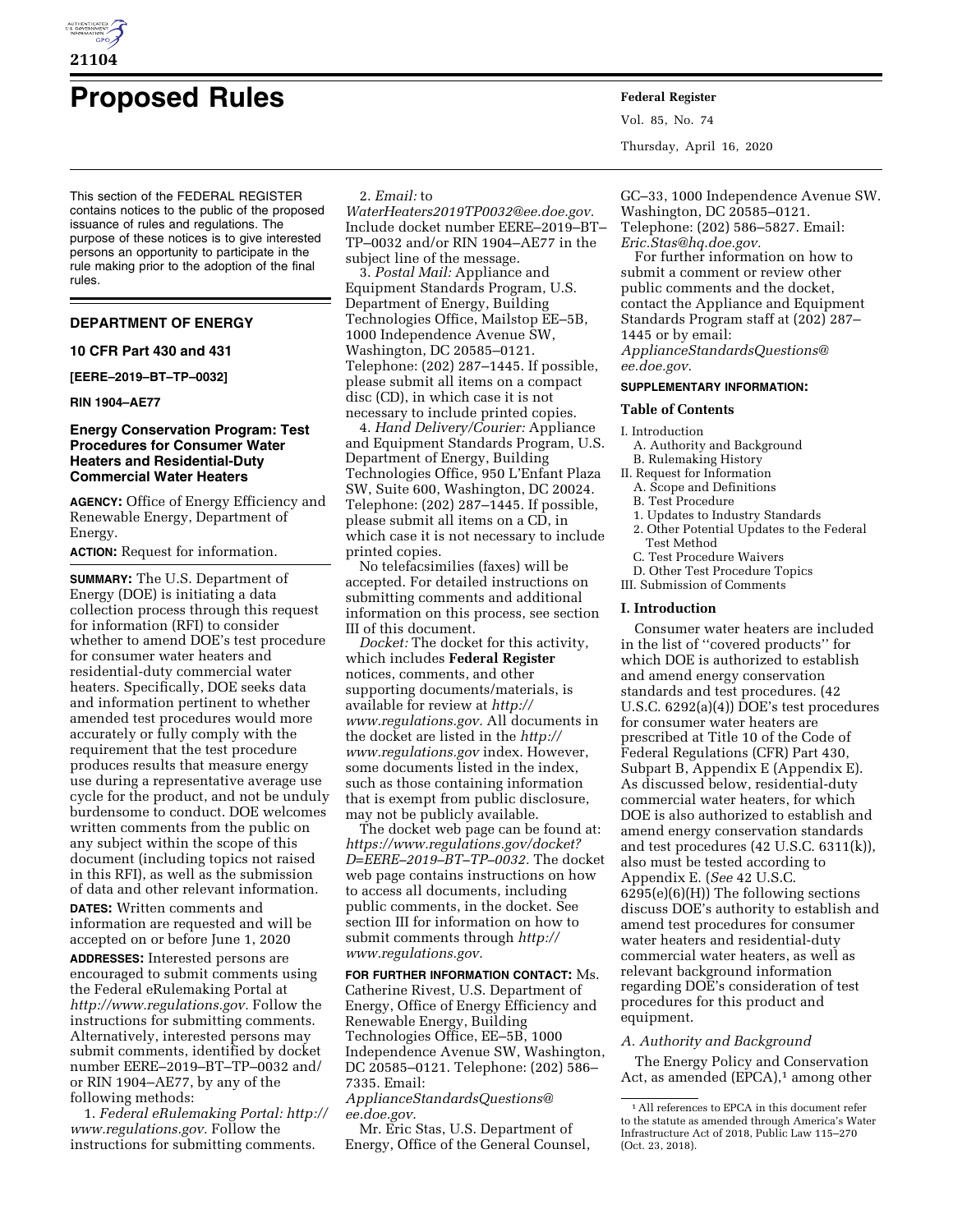things, authorizes DOE to regulate the energy efficiency of a number of consumer products and certain industrial equipment. (42 U.S.C. 6291– 6317) Title III, Part B<sup>2</sup> of EPCA, Public Law 94–163 (42 U.S.C. 6291–6309, as codified), established the Energy Conservation Program for Consumer Products Other Than Automobiles, which sets forth a variety of provisions designed to improve energy efficiency. These products include consumer water heaters, the subject of this RFI. (42 U.S.C.  $6292(a)(4)$  Title III, Part C<sup>3</sup> of EPCA, Public Law 94–163 (42 U.S.C. 6311–6317, as codified), added by Public Law 95–619, Title IV, section 441(a), established the Energy Conservation Program for Certain Industrial Equipment, which again sets

forth a variety of provisions designed to improve energy efficiency. This equipment includes commercial water heaters, which are also the subject of this RFI. (42 U.S.C. 6311(1)(k))

The energy conservation program under EPCA consists essentially of four parts: (1) Testing, (2) labeling, (3) Federal energy conservation standards, and (4) certification and enforcement procedures. Relevant provisions of EPCA specifically include definitions (42 U.S.C. 6291; 42 U.S.C. 6311), energy conservation standards (42 U.S.C. 6295; 42 U.S.C. 6313), test procedures (42 U.S.C. 6293; 42 U.S.C. 6314), labeling provisions (42 U.S.C. 6294; 42 U.S.C. 6315), and the authority to require information and reports from manufacturers (42 U.S.C. 6296; 42 U.S.C. 6316).

Federal energy efficiency requirements for covered products and covered equipment established under EPCA generally supersede State laws and regulations concerning energy conservation testing, labeling, and standards. (42 U.S.C. 6297(a)–(c); 42 U.S.C. 6316(a) and (b)) DOE may, however, grant waivers of Federal preemption in limited circumstances for particular State laws or regulations, in accordance with the procedures and other provisions of EPCA. (42 U.S.C. 6297(d); 42 U.S.C. 6316(a); 42 U.S.C. 6316(b)(2)(D))

The Federal testing requirements consist of test procedures that manufacturers of covered products and commercial equipment must use as the basis for: (1) Certifying to DOE that their products comply with the applicable energy conservation standards adopted pursuant to EPCA (42 U.S.C. 6295(s); 42

U.S.C. 6296; 42 U.S.C. 6316(a)–(b)), and (2) making representations about the efficiency of those products (42 U.S.C. 6293(c); 42 U.S.C. 6314(d)). Similarly, DOE must use these test procedures to determine whether the products comply with relevant standards promulgated under EPCA. (42 U.S.C. 6295(s))

Under 42 U.S.C. 6293, the statute sets forth the criteria and procedures DOE must follow when prescribing or amending test procedures for covered products. Specifically, EPCA requires that any test procedures prescribed or amended shall be reasonably designed to produce test results which measure energy efficiency, energy use, or estimated annual operating cost of a covered product during a representative average use cycle or period of use and not be unduly burdensome to conduct. (42 U.S.C. 6293(b)(3)) Under 42 U.S.C. 6314, the statute sets forth the criteria and procedures DOE must follow when prescribing or amending test procedures for covered equipment, reciting similar requirements at 42 U.S.C. 6314(a)(2).

If DOE determines that a test procedure amendment is warranted, it must publish proposed test procedures in the **Federal Register** and offer the public an opportunity to present oral and written comments on them. (42 U.S.C. 6293(b)(2); 42 U.S.C. 6314(b))

In addition, the Energy Independence and Security Act of 2007 (EISA 2007) amended EPCA to require that DOE amend its test procedures for all covered consumer products to integrate measures of standby mode and off mode energy consumption into the overall energy efficiency, energy consumption, or other energy descriptor, taking into consideration the most current versions of Standards 62301 and 62087 of the International Electrotechnical Commission (IEC), unless the current test procedure already incorporates the standby mode and off mode energy consumption, or if such integration is technically infeasible. (42 U.S.C.  $6295(gg)(2)(A)$ ) If an integrated test procedure is technically infeasible, DOE must prescribe separate standby mode and off mode energy use test procedures for the covered product, if a separate test is technically feasible. (*Id.*)

The American Energy Manufacturing Technical Corrections Act (AEMTCA), Public Law 112–210, further amended EPCA to require that DOE establish a uniform efficiency descriptor and accompanying test methods to replace the energy factor (EF) metric for covered consumer water heaters and the thermal efficiency (TE) and standby loss (SL) metrics for commercial water-heating

equipment 4 within one year of the enactment of AEMTCA. (42 U.S.C.  $6295(e)(6)(B)-(C)$  The uniform efficiency descriptor and accompanying test method were required to apply, to the maximum extent practicable, to all water-heating technologies in use at the time and to future water-heating technologies, but could exclude specific categories of covered water heaters that do not have residential uses, can be clearly described, and are effectively rated using the TE and SL descriptors.  $(42 \text{ U.S.C. } 6295(e)(6)(F)$  and  $(H))$  In addition, beginning one year after the date of publication of DOE's final rule establishing the uniform descriptor, the efficiency standards for covered water heaters were required to be denominated according to the uniform efficiency descriptor established in the final rule (42 U.S.C. 6295(e)(6)(D)); and for affected covered water heaters tested prior to the effective date of the test procedure final rule, DOE was required to develop a mathematical factor for converting the measurement of their energy efficiency from the EF, TE, and SL metrics to the new uniform energy descriptor. (42 U.S.C. 6295(e)(6)(E)(i)– (ii))

The Energy Efficiency Improvement Act of 2015 (EEIA 2015), Public Law 114–11, was enacted on April 30, 2015. The EEIA 2015 amended EPCA, in relevant part, by adding definitions for ''grid-enabled water heater'' and ''activation lock'' at 42 U.S.C.  $6295(e)(5)(A)$ . These products are intended for use as part of an electric thermal storage or demand response program. Among the criteria that define 'grid-enabled water heaters'' is an energy-related performance standard that is either an EF specified by a formula set forth in the statute, or an equivalent alternative standard that DOE may prescribe. (42 U.S.C.

<sup>2</sup>For editorial reasons, upon codification in the U.S. Code, Part B was redesignated Part A.

<sup>3</sup>For editorial reasons, upon codification in the U.S. Code, Part C was redesignated Part A–1.

<sup>4</sup>The initial thermal efficiency and standby loss test procedures for commercial water heating equipment (including residential-duty commercial water heaters) were added to EPCA by the Energy Policy Act of 1992 (EPACT 1992), Public Law 102– 486, and corresponded to those referenced in the American Society of Heating, Refrigerating and Air-Conditioning Engineers (ASHRAE) and Illuminating Engineering Society of North America (IESNA) Standard 90.1–1989 (*i.e.,* ASHRAE Standard 90.1– 1989). (42 U.S.C. 6314(a)(4)(A)) DOE subsequently updated the commercial water heating equipment test procedures on two separate occasions—once in a direct final rule published on October 21, 2004, and again in a final rule published on May 16, 2012 (77 FR 28928). These rules incorporated by reference certain sections of the latest versions of American National Standards Institute (ANSI) Standard Z21.10.3, *Gas Water Heaters, Volume III, Storage Water Heaters with Input Ratings Above 75,000 Btu Per Hour, Circulating and Instantaneous,* available at the time (*i.e.,* ANSI Z21.10.3–1998 and ANSI Z21.10.3–2011, respectively). 69 FR 61974, 61983 (Oct. 21, 2004) and 77 FR 28928, 28996 (May 16, 2012).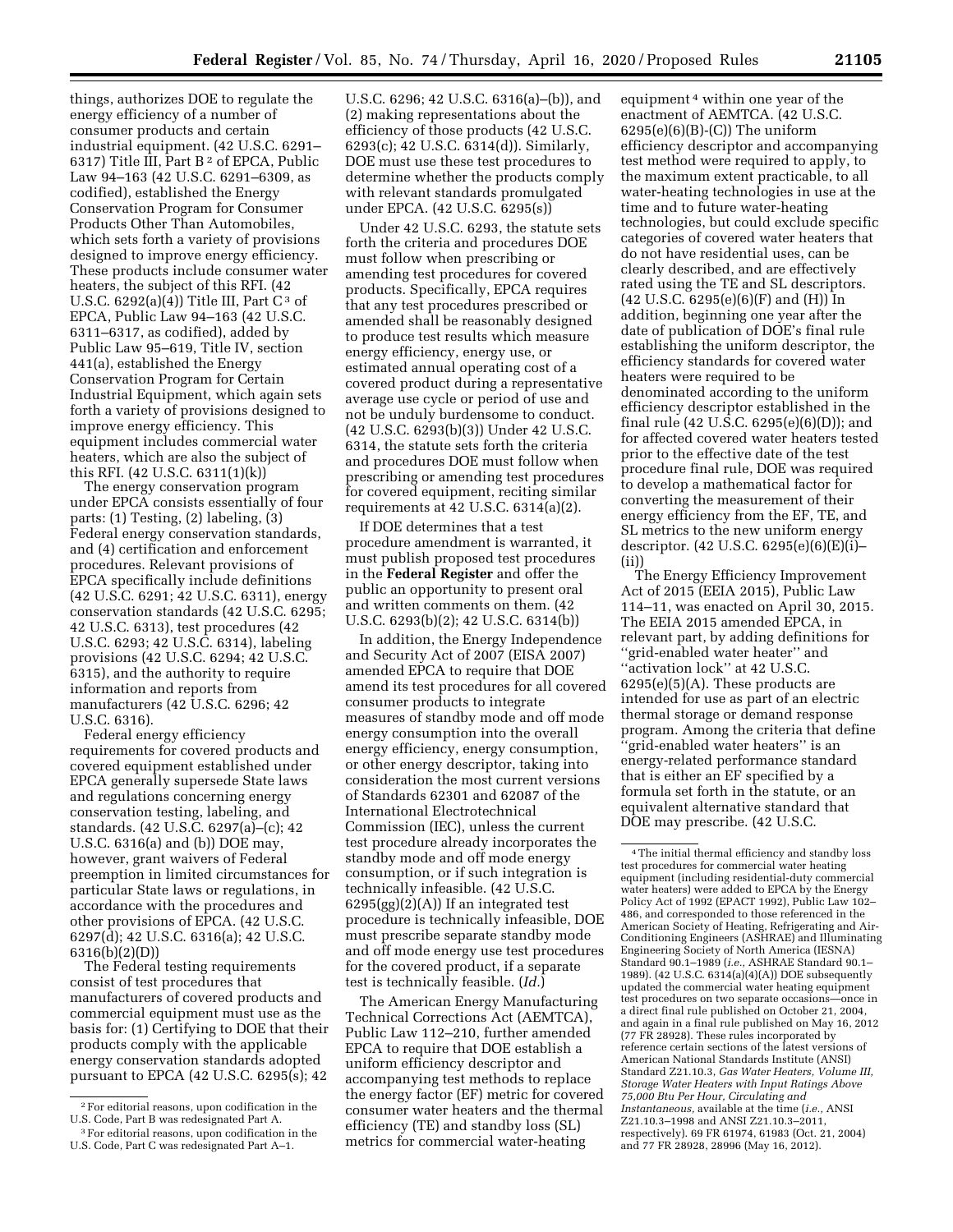$6295(e)(5)(A)(III)(aa)$  and (bb)) In addition, the EEIA 2015 amendments to EPCA also directed DOE to require reporting on shipments and activations of grid-enabled water heaters and to establish procedures, if appropriate, to prevent product diversion for nonprogram purposes. (42 U.S.C. 6295(e)(5)(C)-(D))

EPCA also requires that, at least once every 7 years, DOE evaluate test procedures for each type of covered product and covered equipment, including consumer water heaters and the commercial water heaters that are the subject of this RFI, to determine whether amended test procedures would more accurately or fully comply with the requirements for the test procedures to not be unduly burdensome to conduct and be reasonably designed to produce test results that reflect energy efficiency, energy use, and estimated operating costs during a representative average use cycle (or additionally, period of use for consumer products). (42 U.S.C. 6293(b)(1)(A); 42 U.S.C. 6314(a)) If the Secretary determines, on his own behalf or in response to a petition by any interested person, that a test procedure should be prescribed or amended, the Secretary shall promptly publish in the **Federal Register** proposed test procedures and afford interested persons an opportunity to present oral and written data, views, and arguments with respect to such procedures. The comment period on a proposed rule to amend a test procedure for consumer products shall be at least 60 days 5 and may not exceed 270 days. In prescribing or amending a test procedure, the Secretary shall take into account such information as the Secretary determines relevant to such procedure, including technological developments relating to energy use or energy efficiency of the type (or class) of covered products involved. (42 U.S.C. 6293(b)(2)) If DOE determines that test procedure revisions are not appropriate, DOE must publish in the **Federal Register** its determination not to amend the test procedures. (42 U.S.C. 6293(b)(1)(A); 42 U.S.C. 6314(a)(1)(A)(ii)) DOE is publishing this RFI to collect data and information to inform its decision in satisfaction of the 7-year-lookback review requirement specified in EPCA.

## *B. Rulemaking History*

As stated, DOE's current test procedure for consumer water heaters appears at Appendix E.

DOE first established consumer water heater test procedures in a final rule published in the **Federal Register** on October 4, 1977. 42 FR 54110. These original procedures coupled laboratory tests with calculations to obtain estimates of energy efficiency for storage-type electric, gas-fired, and oilfired water heaters. The laboratory tests consisted of a cold start ''recovery efficiency test,'' which measured the ability of a water heater to heat cold water, and a ''standby loss test,'' which measured the energy loss of a water heater when not providing heated water. *Id.* at 54118. Recovery efficiency and percent standby loss were mathematically combined to obtain an energy factor (EF), the overall measure of water heater efficiency. *Id.* at 54116. The original procedures also included calculations for determining the average daily energy consumption and annual operating costs. *Id.* at 54116, 54119.

On October 19, 1978, DOE published a final rule to amend the consumer water heater test procedures to correct for an error in the derivation of EF. The correction specified that the useful output (*i.e.,* the numerator in EF equation) shall be the ''daily hot water energy consumption,'' a new term which was defined in this rule. 43 FR 48986.

DOE amended the consumer water heater test procedures in a final rule published on September 7, 1979, to prescribe a measure of a water heater's useful capacity, which DOE called firsthour rating (FHR). The FHR was defined as the maximum hourly demand which could be met by the water heater. 44 FR 52632.

On October 17, 1990, DOE published a final rule further updating the consumer water heater test procedure. 55 FR 42162. This final rule extended coverage to heat pump water heaters and instantaneous-type water heaters; revised the test procedure to allow for a single test for all types of water heaters, establishing a simulated-use test that included a six-hour draw test; and revised the FHR test from a calculated estimate to a direct measurement to more accurately determine a water heater's ability to supply hot water.

DOE further amended the consumer water heater test procedure by final rules published in the **Federal Register**  on May 11, 1998 (May 1998 final rule), July 20, 1998 (July 1998 final rule), and January 17, 2001 (January 2001 final

rule). 63 FR 25996; 63 FR 38737; 66 FR 4474. The May 1998 final rule revised the FHR test to more accurately test large storage-type water heaters and updated the testing for electric and gasfired instantaneous water heaters from the FHR test to the maximum gallons per minute (max GPM) test. The July 1998 final rule was a technical correction that added figures to the test procedure, and the January 2001 final rule added a definition for ''tabletop water heater'' to the test procedure.

As discussed, the EISA 2007 amendments to EPCA required DOE to amend its test procedures for all covered consumer products to include the measurement of standby mode and off mode energy consumption, unless the current test procedure already incorporates the standby mode and off mode energy consumption, or if such integration is technically infeasible. (42 U.S.C. 6295(gg)(2)(A)) On December 17, 2012, DOE published a final rule that concluded that no modifications were needed to the consumer water heater test procedure to account for standby mode and off mode energy consumption, as the existing test procedure already accounted for those modes of energy consumption. 77 FR 74559.

Pursuant to the requirements of the AEMTCA amendments to EPCA discussed previously, DOE updated the consumer water heater test procedure through a final rule published on July 11, 2014 (July 2014 final rule). 79 FR 40542. The July 2014 final rule established a uniform energy descriptor (*i.e.,* UEF) for all consumer water heaters and for commercial water heaters with consumer applications (*i.e.,*  those commercial water heaters that met the newly established definition of a ''residential-duty commercial water heater''; extended coverage to eliminate certain gaps in the previous version of the consumer water heater test procedure including small-volume storage water heaters (*i.e.,* with storage volumes between 2 and 20 gallons), large volume water heaters (*i.e.,* greater than 100 gallons for gas-fired and oilfired storage water heaters and greater than 120 gallons for electric storage water heaters), and electric instantaneous water heaters; updated the simulated-use test draw pattern to be a function of equipment capacity as measured by the FHR or max GPM test; and updated the outlet water temperature test condition requirement.

As indicated, the uniform energy descriptor and the consumer water heater test procedure apply to ''residential-duty commercial water heaters,'' which were initially defined

<sup>5</sup>For covered equipment, if the Secretary determines that a test procedure amendment is warranted, the Secretary must publish proposed test procedures in the **Federal Register**, and afford interested persons an opportunity (of not less than 45 days' duration) to present oral and written data, views, and arguments on the proposed test procedures. (42 U.S.C. 6314(b))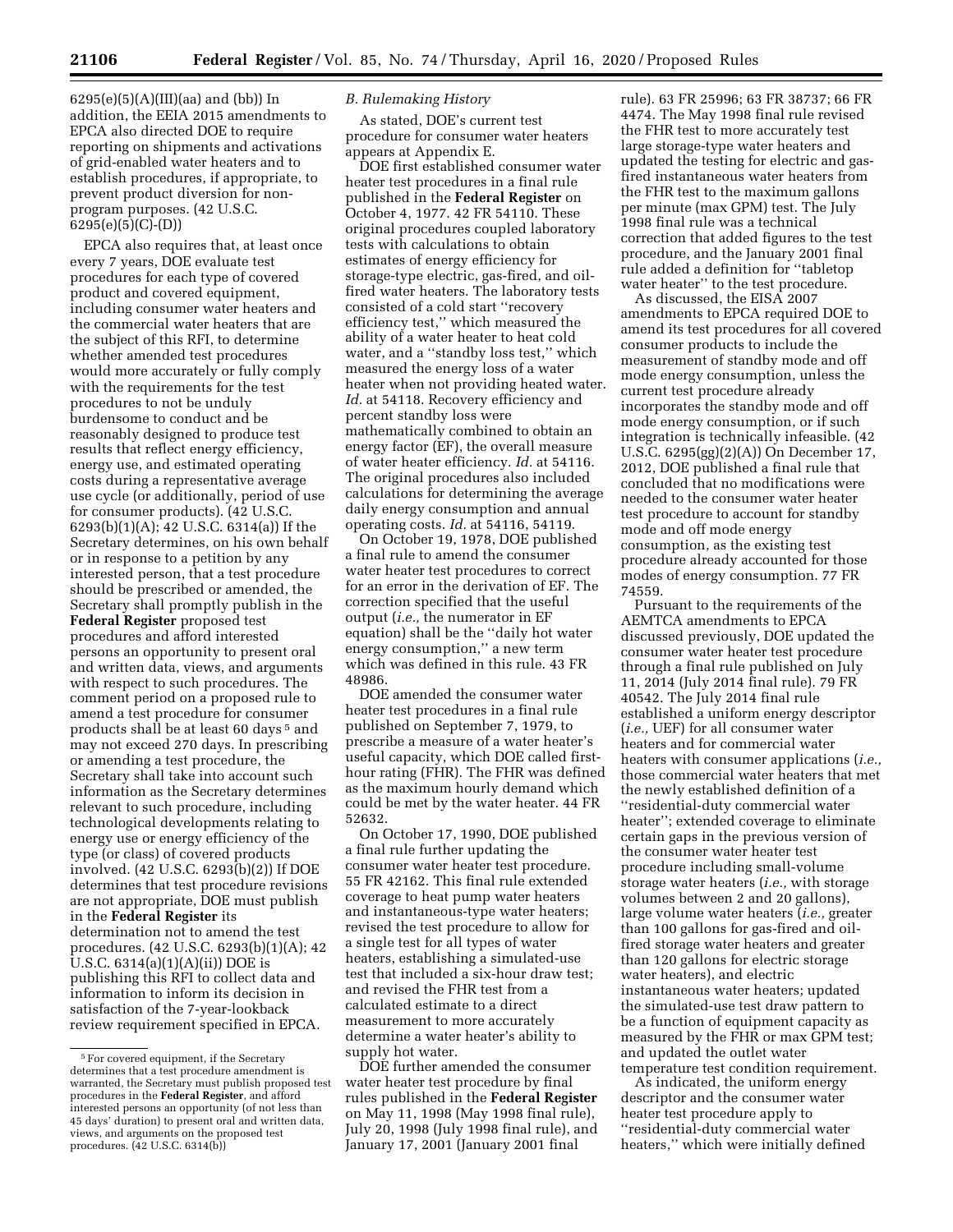in the July 2014 final rule and include commercial water heaters with consumer applications. 79 FR 40542, 40586; 10 CFR 431.106(b)(1) and 10 CFR 431.110(b). DOE later amended the definition of a ''residential-duty commercial water heater'' in a final rule published on November 10, 2016, to define such equipment as any gas-fired storage, oil-fired storage, or electric instantaneous commercial water heater that meets the following conditions: (1) For models requiring electricity, uses single-phase external power supply; (2) Is not designed to provide outlet hot water at temperatures greater than 180 °F; and (3) Does not meet any of the following criteria:

| Water heater<br>type         | Indicator of non-residential<br>application                       |
|------------------------------|-------------------------------------------------------------------|
| Gas-fired Stor-<br>age.      | Rated input >105 kBtu/h;<br>Rated storage volume<br>>120 gallons. |
| Oil-fired Stor-<br>age.      | Rated input >140 kBtu/h;<br>Rated storage volume<br>>120 gallons. |
| Electric Instan-<br>taneous. | Rated input >58.6 kW;<br>Rated storage volume >2<br>gallons.      |

81 FR 79261, 79321–79322 (Nov. 10, 2016); 10 CFR 431.102.

Pursuant to EEIA 2015, DOE published a final rule on August 11, 2015 (August 2015 final rule), which codified the changes required by EEIA 2015. 80 FR 48004. These changes included adding definitions for ''gridenabled water heater'' and ''activation lock'' to 10 CFR 430.2 and adding energy conservation standards with levels set in terms of the EF metric, to 10 CFR 430.32(d). *Id.* at 48009–48010.

On December 29, 2016, DOE published a final rule (December 2016 final rule) that denominated the efficiency standards in terms of the uniform efficiency descriptor (*i.e.,* the UEF metric) and established mathematical conversion factors to translate the EF, TE, and SL metrics to the UEF metric. 81 FR 96204. The published conversion factors were only applicable for converting test results for one year after the publication of the December 2016 final rule as required by EPCA, as amended by AEMTCA. *Id.* at 96204, 96204. Therefore, the conversion factors published to translate previously tested EF, TE, and SL values to converted UEF values were removed from 10 CFR 429.17 on December 29, 2017, at which time all rated UEF values were to be based on actual testing to the test procedure published in the July 2014 final rule (*i.e.,* to the UEF test procedure).

#### **II. Request for Information**

In the following sections, DOE has identified a variety of issues on which it seeks input to aid in the development of the technical and economic analyses regarding whether amended test procedures for consumer water heaters and residential-duty commercial water heaters are warranted so as to more accurately or fully comply with the requirements in EPCA that test procedures: (1) Be reasonably designed to produce test results which reflect energy efficiency, energy use, or estimated annual operating cost during a representative average use cycle or period of use, and (2) not be unduly burdensome to conduct. (42 U.S.C. 6293(b)(3); 42 U.S.C. 6314(a)(2)) Specifically, DOE is requesting comment on any opportunities to streamline and simplify testing requirements for consumer water heaters and residential-duty commercial water heaters.

Further, the Department recently published an RFI regarding test procedures across the full range of consumer products and commercial equipment that fall under its regulatory authority pursuant to EPCA. In that RFI, DOE noted that over time, many of DOE's test procedures have been amended to account for products' and equipment's increased functionality and modes of operation. DOE's intent in issuing that RFI was to gather information to ensure that the inclusion of measurement provisions in its test procedures associated with such increased functionality has not inadvertently compromised the measurement of representative average use cycles or periods of use, and made some test procedures unnecessarily burdensome. 84 FR 9721 (March 18, 2019). Although the comment period on the March 2019 RFI has since closed, DOE seeks comment on this issue as it specifically pertains to the test procedure for the consumer water heaters and residential-duty commercial water heaters that are the subject of this current RFI.

DOE seeks comment on whether there have been changes in product testing methodology or new products on the market since the last test procedure update that may create the need to make amendments to the test procedure for consumer water heaters and residentialduty commercial water heaters. Specifically, DOE seeks data and information that could enable the agency to propose that the current test procedure produces results that are representative of an average use cycle for the product and is not unduly

burdensome to conduct, and, therefore, does not need amendment. DOE also seeks information on whether an existing private-sector-developed test procedure would produce such results and should be adopted by DOE rather than DOE establishing its own test procedure, either entirely or by adopting only certain provisions of one or more private-sector-developed tests.

Additionally, DOE welcomes comments on other issues relevant to the conduct of this process that may not specifically be identified elsewhere in this document. In particular, DOE notes that under section 1 of Executive Order 13771, ''Reducing Regulation and Controlling Regulatory Costs,'' Executive Branch agencies such as DOE are directed to manage the costs associated with the imposition of expenditures required to comply with Federal regulations. *See* 82 FR 9339 (Feb. 3, 2017). Consistent with that Executive Order, DOE encourages the public to provide input on measures DOE could take to lower the cost of its test procedure regulations applicable to consumer water heaters and residentialduty commercial water heaters consistent with the requirements of EPCA.

#### *A. Scope and Definitions*

This RFI covers those products that meet the definitions for consumer ''water heater,'' in the statute at 42 U.S.C. 6291(27), as codified at 10 CFR 430.2. This RFI also covers commercial water heating equipment with residential applications meeting the definition of a ''residential-duty commercial water heater,'' as codified at 10 CFR 431.102.

In the context of covered consumer products, EPCA defines ''water heater'' as a product which utilizes oil, gas, or electricity to heat potable water for use outside the heater upon demand, including—

(a) Storage type units which heat and store water at a thermostatically controlled temperature, including gas storage water heaters with an input of 75,000 Btu per hour or less, oil storage water heaters with an input of 105,000 Btu per hour or less, and electric storage water heaters with an input of 12 kilowatts or less;

(b) Instantaneous type units which heat water but contain no more than one gallon of water per 4,000 Btu per hour of input, including gas instantaneous water heaters with an input of 200,000 Btu per hour or less, oil instantaneous water heaters with an input of 210,000 Btu per hour or less, and electric instantaneous water heaters with an input of 12 kilowatts or less; and

(c) Heat pump type units, with a maximum current rating of 24 amperes at a voltage no greater than 250 volts, which are products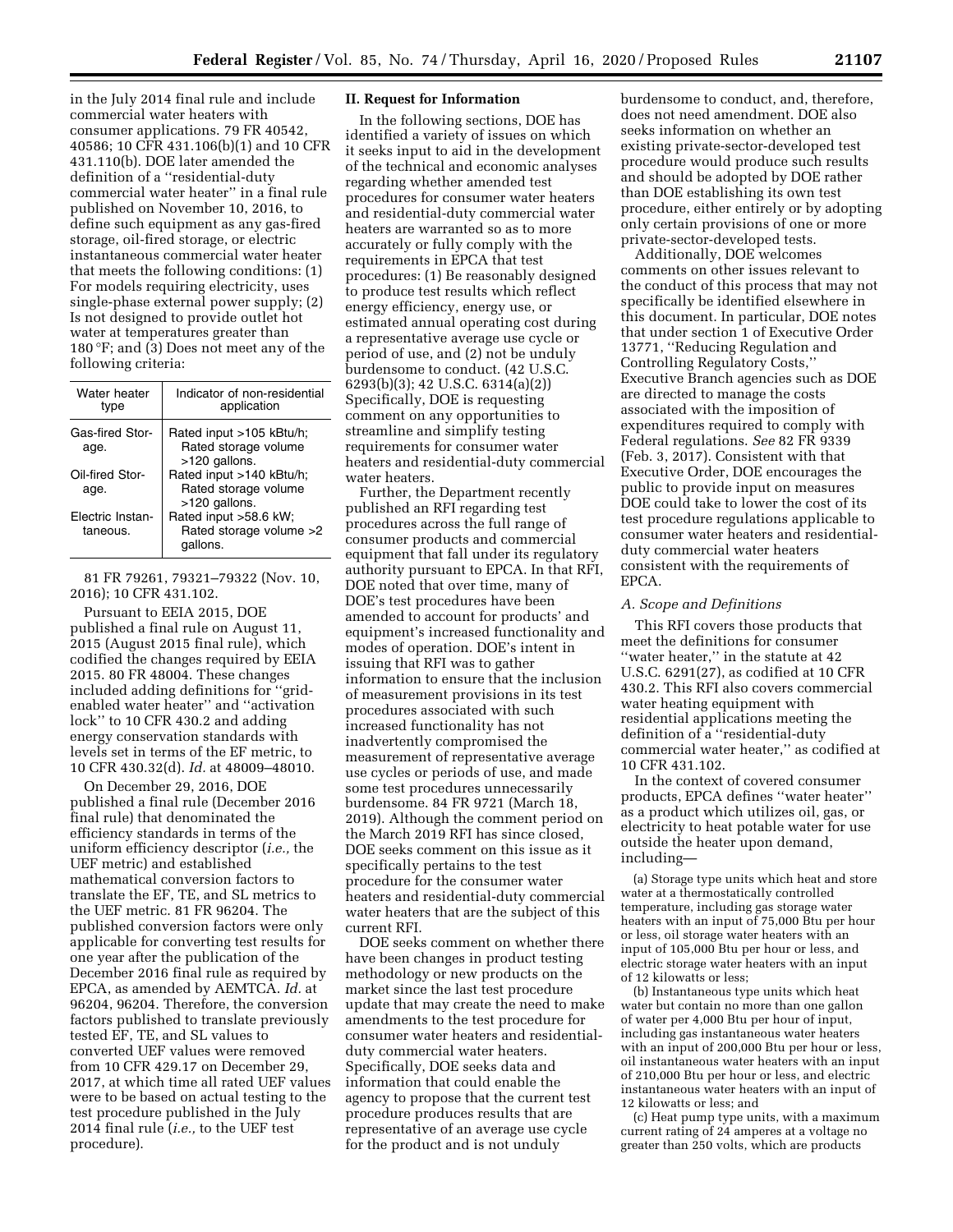designed to transfer thermal energy from one temperature level to a higher temperature level for the purpose of heating water, including all ancillary equipment such as fans, storage tanks, pumps, or controls necessary for the device to perform its function.

(42 U.S.C. 6291(27); 10 CFR 430.2) In addition, at 10 CFR 430.2, DOE further defines several specific categories of consumer water heaters, as follows:

(1) ''Electric instantaneous water heater'' means a water heater that uses electricity as the energy source, has a nameplate input rating of 12 kW or less, and contains no more than one gallon of water per 4,000 Btu per hour of input.

(2) ''Electric storage water heater'' means a water heater that uses electricity as the energy source, has a nameplate input rating of 12 kW or less, and contains more than one gallon of water per 4,000 Btu per hour of input.

(3) ''Gas-fired instantaneous water heater'' means a water heater that uses gas as the main energy source, has a nameplate input rating less than 200,000 Btu/h, and contains no more than one gallon of water per 4,000 Btu per hour of input.

(4) ''Gas-fired storage water heater'' means a water heater that uses gas as the main energy source, has a nameplate input rating of 75,000 Btu/h or less, and contains more than one gallon of water per 4,000 Btu per hour of input.

(5) ''Grid-enabled water heater'' means an electric resistance water heater that—

(a) Has a rated storage tank volume of more than 75 gallons;

(b) Is manufactured on or after April 16, 2015;

(c) Is equipped at the point of manufacture with an activation lock and;

(d) Bears a permanent label applied by the manufacturer that—

(i) Is made of material not adversely affected by water;

(ii) Is attached by means of non-watersoluble adhesive; and

(iii) Advises purchasers and end-users of the intended and appropriate use of the product with the following notice printed in 16.5 point Arial Narrow Bold font: ''IMPORTANT INFORMATION: This water heater is intended only for use as part of an electric thermal storage or demand response program. It will not provide adequate hot water unless enrolled in such a program and activated by your utility company or another program operator. Confirm the availability of a program in your local area before purchasing or installing this product.''

(6) ''Oil-fired instantaneous water heater'' means a water heater that uses oil as the main energy source, has a nameplate input rating of 210,000 Btu/h or less, and contains no more than one gallon of water per 4,000 Btu per hour of input.

(7) ''Oil-fired storage water heater'' means a water heater that uses oil as the main energy source, has a nameplate input rating of 105,000 Btu/h or less, and contains more than one gallon of water per 4,000 Btu per hour of input.

The definition for ''grid-enabled water heater'' includes the term ''activation lock,'' which is defined to mean a control mechanism (either by a physical device directly on the water heater or a control system integrated into the water heater) that is locked by default and contains a physical, software, or digital communication that must be activated with an activation key to enable the product to operate at its designed specifications and capabilities and without which the activation of the product will provide not greater than 50 percent of the rated first-hour delivery of hot water certified by the manufacturer. 10 CFR 430.2.

*Issue A.1:* DOE requests comment on the definitions currently applicable to consumer water heaters and whether any of the definitions should be revised, and if so, how. Please provide a rationale for any suggested change.

DOE had previously established a separate product class and definition for ''tabletop water heater,'' which was defined in Appendix E as a water heater in a rectangular box enclosure designed to slide into a kitchen countertop space with typical dimensions of 36 inches high, 25 inches deep, and 24 inches wide. 66 FR 4474, 4497 (Jan. 17, 2001). The definition for ''tabletop water heater'' was removed from Appendix E as part of the July 2014 final rule, and was inadvertently not added to 10 CFR 430.2. 79 FR 40542, 40567–40568 (July 11, 2014). However, energy conservation standards for tabletop water heaters are still specified at 10 CFR 430.32(d). DOE tentatively plans to consider such products in any rulemaking that would result from this RFI, including adding the definition for these products to 10 CFR 430.2.

*Issue A.2:* DOE requests feedback on whether the previous definition for ''tabletop water heater'' is still appropriate, and whether such products should continue to be considered separately from other classes of consumer water heaters.

As stated previously, Appendix E covers certain commercial water heating equipment defined as ''residential-duty commercial water heaters'' as defined at 10 CFR 431.102. As noted, ''residentialduty commercial water heater'' is defined as any gas-fired storage, oil-fired storage, or electric instantaneous commercial water heater that meets the following conditions: (1) For models requiring electricity, uses single-phase external power supply; (2) Is not designed to provide outlet hot water at temperatures greater than 180 °F; and (3) Does not meet any of the following criteria:

| Water heater<br>type         | Indicator of non-residential<br>application                       |
|------------------------------|-------------------------------------------------------------------|
| Gas-fired Stor-<br>age.      | Rated input >105 kBtu/h;<br>Rated storage volume<br>>120 gallons. |
| Oil-fired Stor-<br>age.      | Rated input >140 kBtu/h;<br>Rated storage volume<br>>120 gallons. |
| Electric Instan-<br>taneous. | Rated input >58.6 kW;<br>Rated storage volume >2<br>gallons.      |

#### 10 CFR 431.102.

*Issue A.3:* DOE requests comment on the definition for ''residential-duty water heater,'' which are subject to the Appendix E test method for consumer water heaters. Please provide the rationale for any suggested changes.

#### *B. Test Procedure*

DOE's current test procedure for consumer water heaters and residentialduty commercial water heaters includes a storage volume test (if the rated storage volume of the water heater is above 2 gallons), a delivery capacity test (either the FHR or max GPM tests), and a 24-hour simulated-use test. *See*  sections 5.2.1, 5.3, and 5.4 of Appendix E, respectively. The FHR test is conducted on non-flow-activated water heaters and provides an estimate of the maximum volume of hot water that a water heater can supply within an hour. The max GPM test is conducted on flow-activated water heaters and represents the maximum flow rate of hot water that can be supplied by the water heater while maintaining a nominal temperature rise during steady-state operation. The 24-hour simulated-use test approximates an actual day of use for a typical consumer, and it is conducted at one of four possible draw patterns (very small, low, medium, and high) which are determined from the results of the delivery capacity test (*i.e.,*  either the FHR or max GPM test). Draw patterns are a specified series of draws for which the draw start time, volume removed, and flow rate are specified. The sections below address specific test procedure issues on which DOE seeks comment and information.

#### 1. Updates to Industry Standards

ASHRAE maintains a published water heater test procedure titled, ''ANSI/ ASHRAE Standard 118.2–2006 (RA 2015), Method of Testing for Rating Residential Water Heaters.'' The ANSI/ ASHRAE 118.2–2006 (RA 2015) test procedure is similar to the DOE test procedure that was in effect prior to the July 2014 final rule, although there is no direct relationship between the ANSI/ ASHRAE and DOE test method (*i.e.,*  neither the former nor the current DOE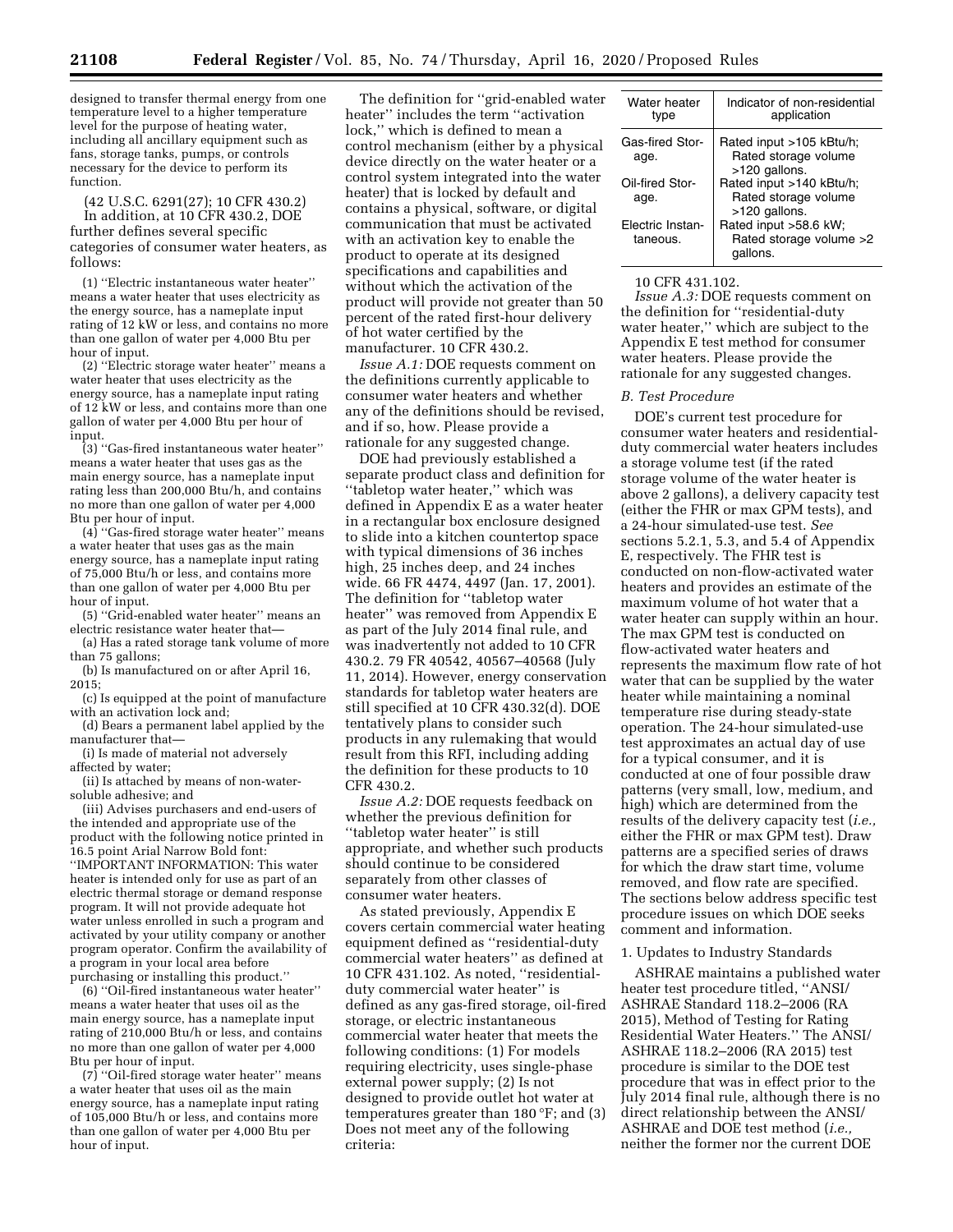consumer water heater test procedure include any reference to ANSI/ASHRAE Standard 118.2). In March 2019, ASHRAE published the second public review draft of Board of Standards Review (BSR) ANSI/ASHRAE Standard 118.2–2006R, ''Method of Testing for Rating Residential Water Heaters and Residential-Duty Commercial Water Heaters'' (ASHRAE Draft 118.2). ASHRAE Draft 118.2 is very similar to the DOE consumer water heater test procedure but includes some differences throughout, some of which would result in test procedure results different from the DOE test procedure. While DOE would only consider incorporation by reference (IBR) of a finalized version of ASHRAE Draft 118.2, DOE is interested in receiving comments on the merits of the draft in anticipation of such a possibility, or to consider incorporating aspects of the draft into a revised DOE test procedure. The differences between ASHRAE Draft 118.2 and the DOE test procedure are discussed in the paragraphs that follow.

a. Temperature and Humidity Test Conditions

ASHRAE Draft 118.2 replaces the use of specified values for inlet water temperature, outlet water temperature, ambient temperature, and relative humidity with variables used as placeholders. This approach generalizes the test method to be applicable to any set of test conditions for these four parameters. Consequently, for each individual test, the testing laboratory must decide which specific values to use for each parameter. The test conditions corresponding to DOE's consumer water heater test procedure are provided in an appendix to ASHRAE Draft 118.2 for reference only. As such, if DOE were to incorporate a finalized version of ASHRAE Draft 118.2, the Department would need to specify the test conditions at which to perform the test.

ASHRAE Draft 118.2 includes additional criteria to the start of the FHR test, as compared to DOE's test procedure. Section 5.3.3.3 of Appendix E of the current DOE test procedure states that prior to the start of the FHR test, if the water heater is not operating (heating water), initiate a draw until cutin (*i.e.,* when the water heater begins heating water). The draw is then terminated any time after cut-in, and the water heater is allowed to operate until cut-out (*i.e.,* when the water heater stops heating water). When the maximum mean tank temperature is observed after cut-out, the initial draw of the FHR test begins. ASHRAE Draft 118.2 specifies that the draw preceding the initial draw

of the FHR test must proceed until the outlet temperature drops 15 °F below the maximum outlet temperature observed, or until a cut-in occurs, whichever is longer. Requiring the outlet temperature to drop 15 °F below the maximum outlet temperature may provide a more consistent starting condition for the FHR test compared to the pre-conditioning method specified in the current DOE test procedure since draws of varying lengths can create different internal tank temperature profiles. Thus, the additional requirement to end the pre-conditioning draw, which in some cases would extend the draw length as compared to the current DOE test procedure, could increase the repeatability of the FHR test. However, DOE has found that there are models on the market with low storage volumes and high input rates that would be required to be tested to the FHR test but that are capable of delivering hot water indefinitely at the conditions specified in the FHR test. Such water heaters would never deliver an outlet temperature 15 °F below the maximum outlet temperature observed. Therefore, the FHR test could not start since this criterion of a 15 °F drop below the outlet temperature, which would require a longer period than the cut-in, would never be met.

*Issue B.1:* DOE requests feedback on whether the addition of an outlet temperature drop criterion for terminating the water draw prior to the start of the FHR test is appropriate and/ or necessary. If an outlet temperature drop criterion is appropriate, DOE requests comment and data on whether 15 °F is sufficiently representative, given consumer expectation, or whether a different threshold should be considered. DOE also requests information on any potential impact to the testing burden that would result from an outlet temperature drop criterion. Further, DOE requests comment on how to address water heaters that would not meet both initiation criteria (*i.e.,* both a cut-in and an outlet temperature drop) due to the ability to continuously deliver hot water at the prescribed test conditions.

ASHRAE Draft 118.2 includes additional criteria regarding water draws during the FHR test, as compared to DOE's test procedure. The FHR test required in section 5.3.3 of Appendix E of the current test procedure specifies a series of water draws over the course of one hour. After each water draw is initiated, the draw is terminated when the outlet water temperature decreases 15 °F from the maximum outlet water temperature measured during the draw. (For example, if after initiating a water

draw, the outlet water temperature reaches a maximum temperature of 125 °F, the water draw would continue until the outlet water temperature drops to 110 °F, at which time the water draw would be terminated.) ASHRAE Draft 118.2 specifies that water draws during the FHR test terminate if either: (1) The outlet water temperature decreases 15 °F from the maximum outlet water temperature measured during the draw, or (2) the outlet water temperature decreases to 105 °F, regardless of the maximum outlet water temperature measured during the draw. Setting a minimum temperature threshold of 105 °F may contribute to a more representative result by ensuring that the unit provides sufficiently ''hot'' water (*i.e.,* representative of what a consumer would expect from a water heater) throughout the duration of the test. DOE could similarly consider implementing a minimum delivery temperature as a criterion for terminating water draws during the FHR test.

*Issue B.2:* DOE requests feedback on whether the addition of a minimum delivery temperature as a criterion for terminating draws during the FHR test is appropriate and/or necessary. If a minimum delivery temperature criterion is appropriate, DOE requests comment and data on whether 105 °F is sufficiently representative given consumer expectation, or whether a different threshold should be considered. DOE also requests information on any potential impact to the testing burden that would result from a minimum delivery temperature criterion.

## b. Definitions, Symbols, and Figures

ASHRAE Draft 118.2 defines ''gasfired heat pump storage water heaters,'' as water heaters that:

(a) use gas as the main energy source, (b) have a nameplate input rating of 20,000 Btu/h (26.4 MJ/h) or less,

(c) have a maximum current rating of 24 amperes (including all auxiliary equipment such as fans, pumps, controls, and, if on the same circuit, any resistive elements) at an input voltage of no greater than 250 volts,

(d) have a rated storage volume not more than 120 gallons (450 liters), and

(e) are designed to transfer thermal energy from one temperature level to a higher temperature level to deliver water at a thermostatically controlled temperature less than or equal to 180 °F (82 °C).

The current DOE test method does not define the term ''gas-fired heat pump storage water heater.''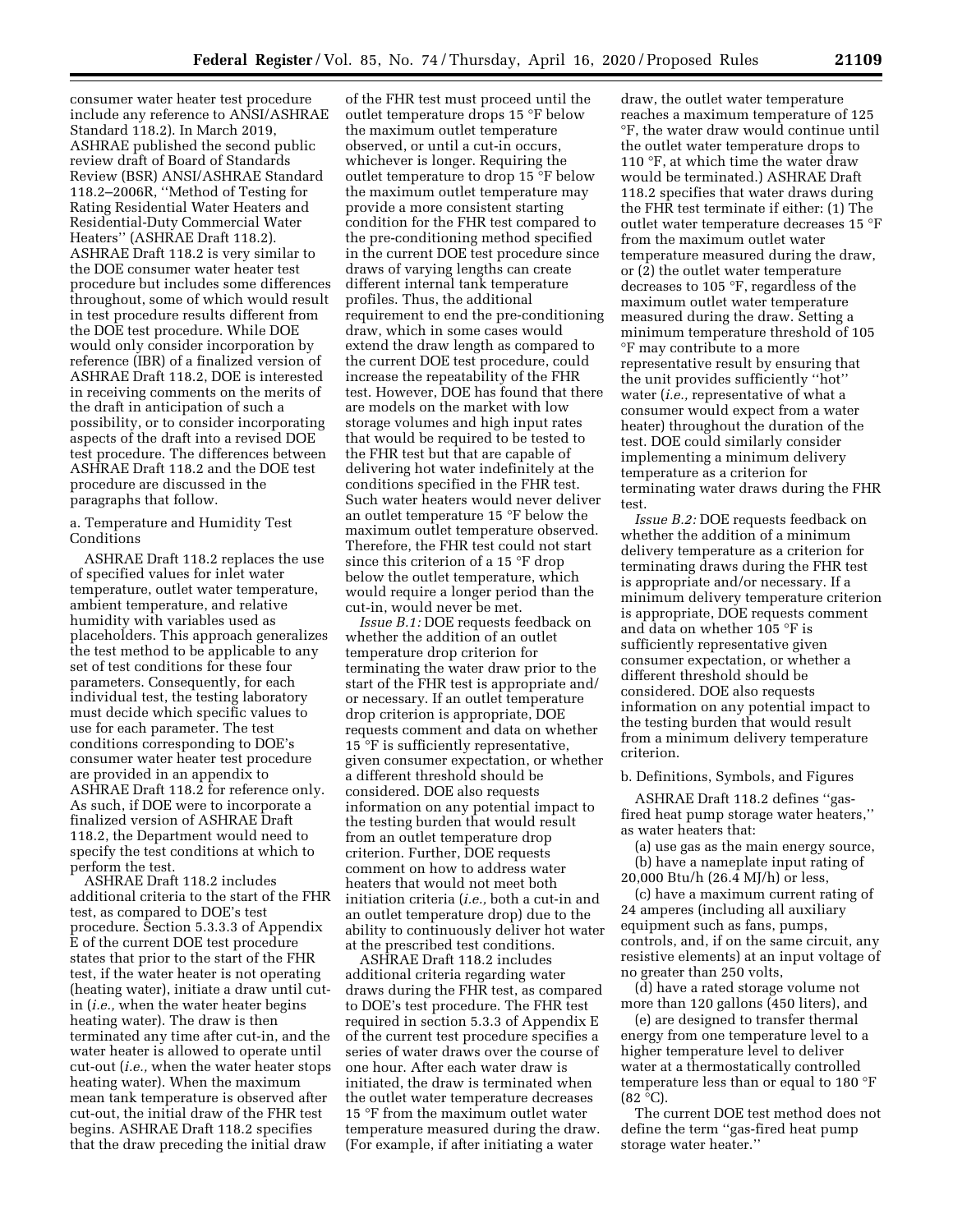*Issue B.3:* DOE requests feedback on the need for creating a separate definition for ''gas-fired heat pump storage water heater,'' or whether the current DOE definitions in 10 CFR 430.2 for ''gas-fired storage water heater'' and ''water heater,'' which includes ''heat pump type units,'' would adequately cover such products for the purpose of performing the DOE test procedure.

ASHRAE Draft 118.2 also defines ''electric heat pump storage water heaters,'' as water heaters that:

(a) use electricity as the energy source,

(b) have a nameplate input rating of 12 kW (40,956 Btu/h) or less,

(c) have a rated storage capacity of 120 gallons (450 L) or less,

(d) are designed to transfer thermal energy from one temperature level to a higher temperature level for the purpose of heating water, and

(e) are designed to heat and store water at a thermostatically-controlled temperature less than or equal to 180 °F  $(82^{\circ}C)$ .

*Issue B.4:* DOE requests feedback on the need for creating a separate definition for ''electric heat pump storage water heater,'' or whether the current DOE definitions in 10 CFR 430.2 for ''electric storage water heater'' and ''water heater,'' which includes ''heat pump type units,'' would adequately cover such products for the purpose of performing the DOE test procedure.

DOE also notes that several definitions in ASHRAE Draft 118.2 limit the scope of products covered by the standard more narrowly than the definitions for consumer water heaters and relevant commercial water heater definitions contained in EPCA. (42 U.S.C. 6291(27) and 42 U.S.C.  $6311(12)(A)$ – $(B)$ ) For example, ASHRAE Draft 118.2 limits the storage volume for storage-type water heaters to 120 gallons or less and limits the maximum delivery temperature to 180 °F (82 °C) (whereas EPCA does not define limits on storage volume or maximum delivery temperature).

*Issue B.5:* DOE requests comment on whether the ASHRAE Draft 118.2 test method could be applied to water heaters beyond the scope defined in ASHRAE Draft 118.2 to cover all water heaters included within the scope of DOE's definitions for consumer water heaters and residential-duty commercial water heaters. If modifications to ASHRAE Draft 118.2 would be required to address testing of water heaters not within the scope of that draft, DOE requests comment on what those modifications would be.

ASHRAE Draft 118.2 includes new figures that provide greater detail

illustrating how to set up a water heater for test. For example, a purge (by-pass) loop is added to the inlet water line in all figures. Additional figures include a test set-up for an instantaneous water heater with connections on the top, a figure describing the placement of a thermal break  $6$  in the inlet water line, and two figures showing configurations for the thermocouple tree, if it needs to be installed through the outlet water line. The thermal break is added to the test set-up to prevent heat from travelling up the inlet piping into the purge loop section. When purging before a draw, any heat that is transferred from the water heater through the inlet piping to the purge loop section would be lost, as the purge loop is replenished with cold supply water. The thermal break helps to prevent this heat loss.

*Issue B.6:* DOE requests feedback on whether the figures in Appendix E should be updated to include additional detail, including the detail provided in the figures in ASHRAE Draft 118.2. If so, please address whether the additional specificity provided in the figures could be too restrictive for the purpose of the DOE test procedure, or whether such specificity would be justified by improving reproducibility of test results.

*Issue B.7:* DOE requests feedback on whether a definition of ''thermal break'' should be added to DOE's consumer water heater test procedure.

*Issue B.8:* DOE requests feedback on the necessity of a thermal break if no bypass or purge loop is included in the test set-up.

*Issue B.9:* DOE requests feedback on whether the maximum temperature the thermal break must be able to withstand would appropriately be set at 150 °F. If another threshold would be more appropriate, please provide a rationale for the alternate value.

#### c. Standby Loss Test

The DOE test method includes a standby period measured between draw clusters one and two, during which data is recorded that is used to calculate the standby heat loss coefficient. *See*  section 5.4.2 of Appendix E. ASHRAE Draft 118.2 adds a condition that the standby period data can only be recorded between the first and second draw clusters if the time between the observed maximum mean tank

temperatures after cut-out 7 following the first draw cluster to the start of the second draw cluster is greater than or equal to 6 hours. Otherwise, ASHRAE Draft 118.2 states that the standby period data would be recorded after the last draw of the test. This condition is intended to ensure that a sufficiently long standby period is used to determine standby loss, which might make this calculation more repeatable and the results more representative of standby losses experienced in an average period of use. However, this might also cause the test to extend beyond a 24-hour duration. DOE could consider implementing a similar minimum standby period within the DOE test procedure.

*Issue B.10:* DOE requests feedback on whether it should consider the addition of a minimum standby period length of 6 hours for use in the standby loss calculations, and on the appropriateness of recording this data after the final draw cluster when less than 6 hours of standby time occur between draw clusters one and two.

For instances where the standby period occurs after the last draw of the test, ASHRAE Draft 118.2 includes a different method to end the 24-hour simulated-use test, as compared to the method specified in the DOE test procedure at Appendix E. In section 5.4.2 of Appendix E, power to the main burner, heating element, or compressor is disabled during the last hour of the test. In ASHRAE Draft 118.2, power is not disabled, but, if a recovery occurs between an elapsed time of 23 hours following the start of the test (hour 23) and 24 hours following the start of the test (hour 24), the following alternate approach is applied to determine the energy consumed during the 24-hour test: The time, total energy used, and mean tank temperature are recorded at 1 minute prior to the start of the recovery occurring between hour 23 and hour 24, along with the average ambient temperature from 1 minute prior to the start of the recovery occurring between hour 23 and hour 24 to hour 24 of the simulated-use test. These values are used to determine the total energy used by the water heater during the 24-hour simulated-use test. This alternate calculation combines the total energy used 1 minute prior to the start of the recovery occurring between hours 23 and 24 and the standby loss experienced by the tank during the time between the minute prior to the recovery start and

<sup>6</sup>A ''thermal break'' is defined in ASHRAE Draft 118.2 as a nipple made of material that has thermal insulation properties (*e.g.,* plastics) to insulate the by-pass loop from the inlet piping. It should be able to withstand a pressure of 150 psi and a temperature of 150 °F.

<sup>7</sup>Section 1.2 of Appendix E defines ''cut-out'' as the time when or water temperature at which a water heater control or thermostat acts to reduce to a minimum the energy or fuel input to the heating elements, compressor, or burner.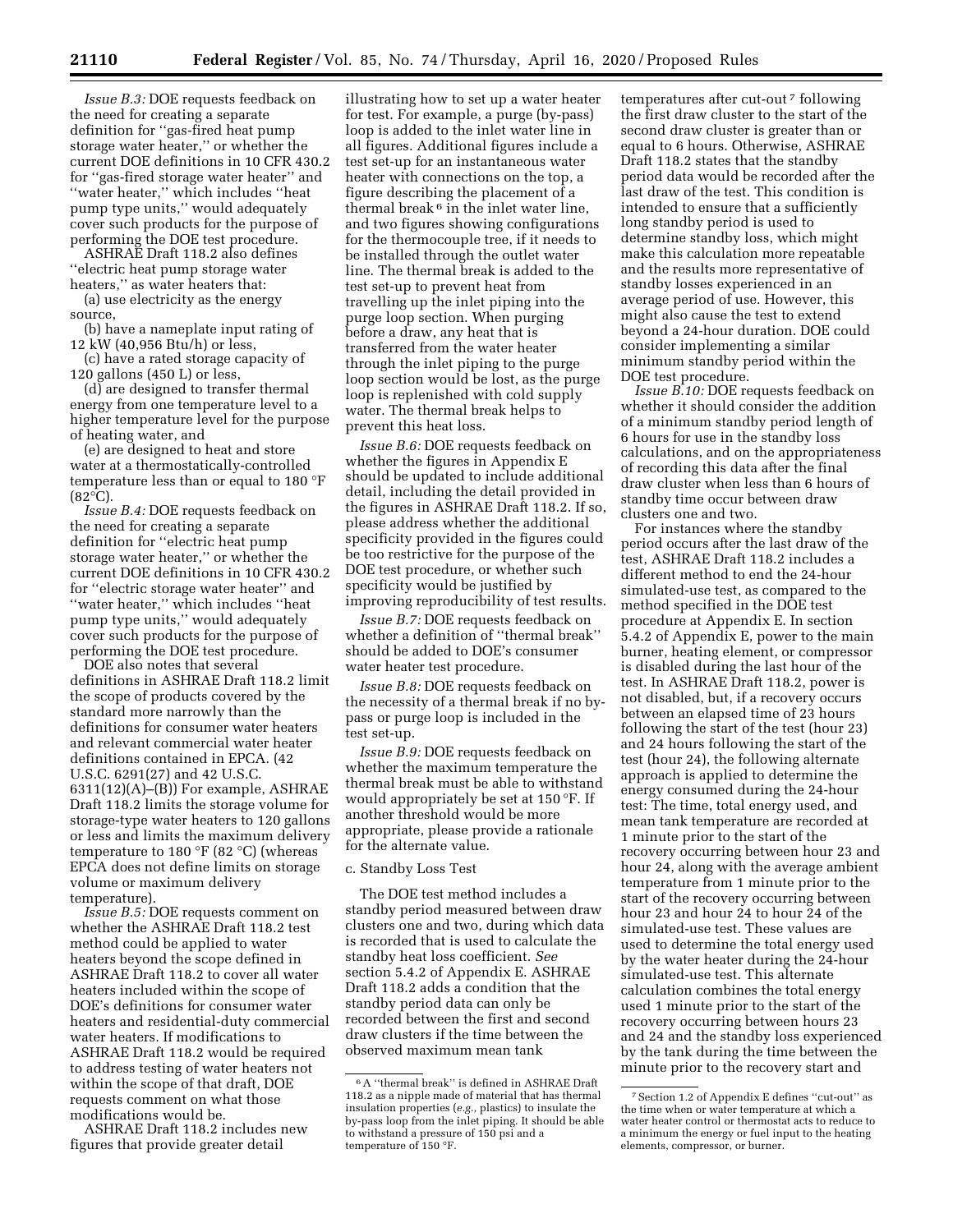hour 24. This change is included in ASHRAE Draft 118.2 so as not to artificially de-energize a water heater during the standby period. The modification should reduce the burden on test laboratories by eliminating the need to ensure that the unit is switched off for this one hour.

*Issue B.11:* DOE requests feedback on whether it should consider an alternate procedure, similar to that in ASHRAE Draft 118.2, for the last hour of the 24 hour simulated-use test.

*Issue B.12:* DOE requests feedback on whether the addition of standby loss in the total energy use calculation adequately represents the auxiliary energy use that is not measured between the minute prior to the start of the recovery occurring between hours 23 and 24, and hour 24 of the 24-hour simulated-use test.

## d. Calculations

The DOE test method includes a provision for the FHR test requiring that, if a draw is not in progress at one hour from the start of the test and, therefore, a final draw is imposed at the elapsed time of one hour, calculations are used to scale the volume drawn during the final draw. Sections 5.3.3.3 and 6.1 of Appendix E, respectively. The scaling of the final draw is based on the temperature of the water delivered during the final draw as compared to the temperature of the water delivered during the previous draw. The scaled final draw volume is then added to the total volume drawn during other draws to determine the FHR. ASHRAE Draft 118.2 removed the scaling calculation for the case in which a draw is not in progress at one hour from the start of the test and a final draw is imposed at the elapsed time of one hour. Instead, the ASHRAE Draft 118.2 method calculates FHR as the sum of the volume of hot water delivered without any scaling to the final draw. The methodology for conducting the FHR test, and in particular the issue of whether to scale the final draw, was considered during the May 1998 final rule, and DOE determined at that time that a temperature correction factor was appropriate and was included to adjust the volume of the last draw to account for the lower heat content of the last draw compared to the earlier draws with fully heated water. 63 FR 25996, 26004–26005 (May 11, 1998).

*Issue B.13:* DOE requests feedback on whether the temperature correction scaling calculation should be maintained for the final draw in calculation of FHR for the case in which a draw is not in progress at one hour

from the start of the test and is imposed at the elapsed time of one hour.

*Issue B.14:* DOE requests feedback on the effect that removing the temperature correction factor would have on the rated FHR, draw pattern, and rated UEF values of the various types of non-flowactivated water heaters that are tested to the FHR test.

ASHRAE Draft 118.2 includes language clarifying that when the first recovery of the simulated-use test extends during a draw, the first recovery period extends until the end of that draw. The first recovery period is used in ASHRAE Draft 118.2 and section 6.3.2 of DOE's test procedure to calculate recovery efficiency. DOE's test procedure does not directly address how to calculate recovery efficiency if the first recovery period ends during a draw. Each of the parameters in the recovery efficiency equation are recorded at the end of the first recovery period (*e.g.,* the total mass removed is recorded at the end of the first recovery period and not the end of the draw).

*Issue B.15:* DOE requests feedback on whether additional specification should be added to Appendix E addressing the first recovery period ending during a draw.

*Issue B.16:* DOE requests feedback on whether it is appropriate to extend the first recovery period to the end of the draw, or to end the recovery period at the end of the recovery. If extending the first recovery period to the end of the draw is appropriate, please address the situation where a second recovery is initiated prior to the ending of the draw. Please also address the appropriate calculation of the maximum mean tank temperature recorded after cut-out following the first recovery,  $T_{max,1}$ .

ASHRAE Draft 118.2 updated the recovery efficiency equation for water heaters with a rated storage volume greater than or equal to 2 gallons (7.6 L) to address situations in which the recovery period lasts for more than one draw, as can occur while testing water heaters with long recovery times such as heat pump water heaters recovering using only the heat pump. The energy removed from the tank during each draw is summed and added to the change in stored energy in the tank from the start of the test to the maximum mean tank temperature observed after the end of the recovery period. Section 6.3.2 of the DOE test procedure also uses the total energy removed from the tank when more than one draw occurs during the first recovery period.

*Issue B.17:* DOE requests feedback on whether the equation for recovery efficiency for water heaters with a rated storage volume greater than or equal to

2 gallons (7.6 L) should be updated to address when the recovery period lasts for more than one draw.

2. Other Potential Updates to the Federal Test Method

Beyond considering the updates in the ASHRAE Draft 118.2 test method discussed in the previous section, DOE is also considering a number of potential updates to its test method in Appendix E that are not addressed in ASHRAE Draft 118.2. These updates are discussed in the paragraphs that follow.

## a. Test Conditions

Section 2.3 of Appendix E specifies maintaining the supply water temperature at 58 °F ± 2 °F (14.4 °C ± 1.1 °C). During the 24-hour simulateduse test, maintaining the supply water temperature within this range can be difficult at the immediate start of a draw due to the short time between draw initiation and the first measurement at 5 seconds (with subsequent measurements every 3 seconds thereafter), as required by section 5.4.2 or 5.4.3 of Appendix E. In some test configurations, particularly during the lower-flow water draws, the inlet water and piping may retain heat from a previous draw, causing the water entering the unit during the initial measurements to be slightly outside of tolerance. Any supply water temperature reading outside of the test tolerances would invalidate a test. However, due to the small percentage of total water use that would be affected, supply water temperatures that are slightly out of tolerance for the first one or two data points would have a negligible effect on the overall test result.8 This issue is less evident during the FHR test, which specifies an initial temperature measurement 15 seconds after the start of the water draw. This is not an issue during the max GPM test due to the system being in steady-state during the entire test.

*Issue B.18:* DOE requests feedback on whether one or two supply water temperature data points outside of the test tolerance at the beginning of a draw would have a measurable effect on the results of the test.

*Issue B.19:* DOE requests feedback on whether DOE should consider relaxing the requirement for supply water temperature tolerances at the start of a draw, and if so, which methods are most

<sup>8</sup>For example, the first two temperature readings would reflect 8 seconds of water flow, in comparison to total water draw durations ranging from 1 minute to over 8 minutes, according to the water draw patterns defined in Tables III.1, III.2, III.3, and III.4 of Appendix E.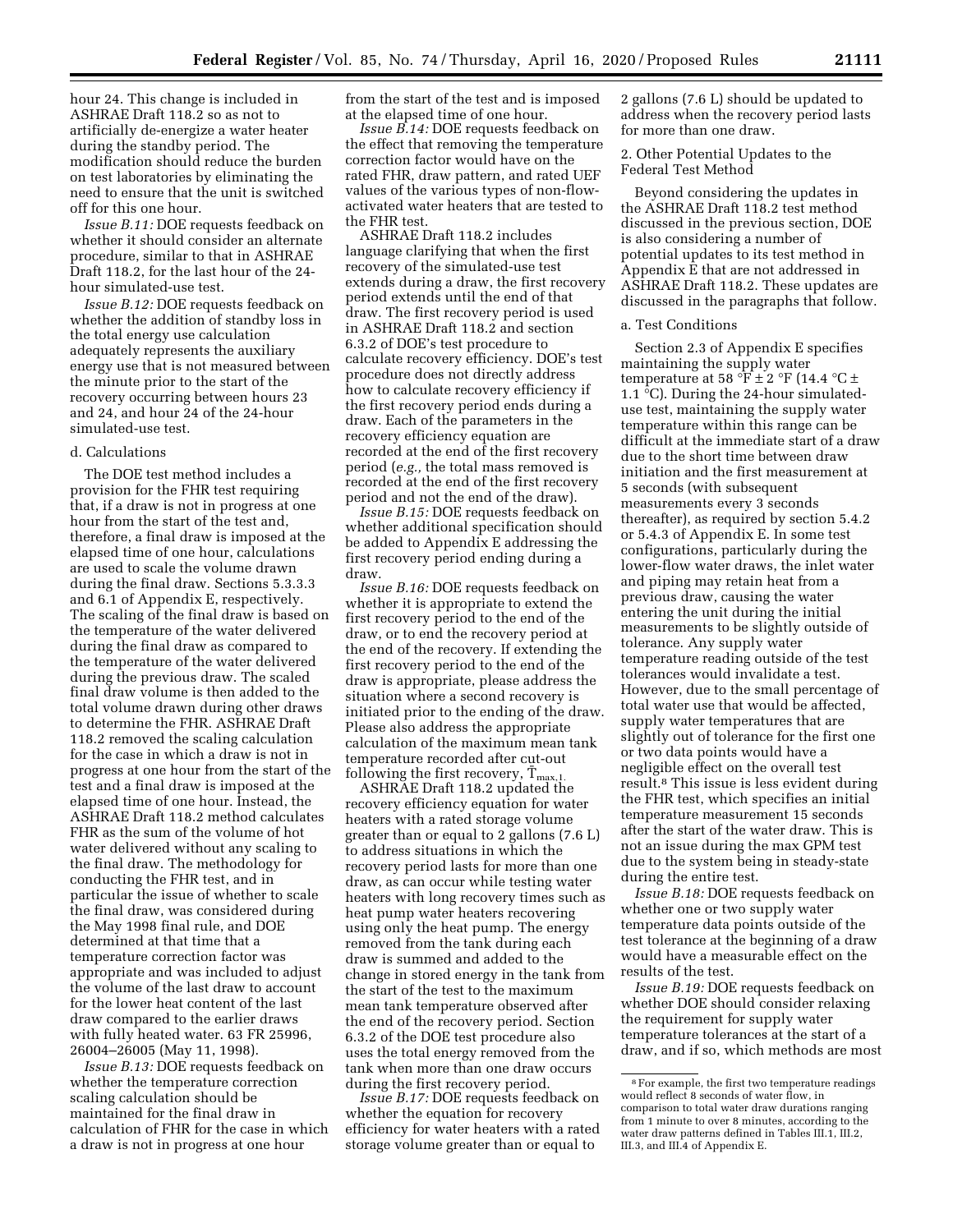appropriate for doing so while maintaining accuracy and repeatability.

Section 2.2 of Appendix E specifies maintaining ambient air temperature between 65.0 °F and 70.0 °F (18.3 °C and 21.1 °C) on a continuous basis for all types of consumer water heaters (and residential-duty commercial water heaters) other than heat pump water heaters. For heat pump water heaters, ambient air temperature must be maintained between 67.5 °F ±1 °F (19.7  $\mathrm{C} \pm 0.6 \mathrm{~} \mathrm{C}$ , and the relative humidity must be maintained at  $50\% \pm 2\%$ throughout the test. For all water heaters, section 2.7.1 of Appendix E specifies maintaining the electrical supply voltage within  $\pm$  1% of the center of the voltage range specified by the manufacturer. Similar to the supply water temperature discussed above, a brief measurement of air temperature, relative humidity, or electrical supply voltage that is slightly outside of the test tolerance would invalidate a test, but likely has a negligible effect on the results of the test.

*Issue B.20:* DOE requests feedback on whether the tolerances for ambient air temperature, relative humidity, and electrical supply voltage are difficult to maintain at the start of a draw, and if so, whether DOE should consider relaxing these requirements at the start of a draw. If DOE should consider relaxing these requirements, what should the tolerances be?

DOE has conducted exploratory testing to investigate the effect of relative humidity (RH) on the measured UEF values of consumer gas-fired instantaneous water heaters. Two models, one non-condensing and the other condensing, were each tested twice at an RH of 50 percent and an RH of 80 percent (*i.e.,* each model was tested four times, with two tests at an RH of 50 percent and two tests at an RH of 80 percent). The increase in relative humidity from 50 percent to 80 percent resulted in a maximum change in UEF for the non-condensing and condensing models of 0.011 and 0.015, respectively.

*Issue B.21:* DOE requests feedback on whether test conditions for relative humidity should extend to other consumer water heater types besides heat pump water heaters.

For gas-fired water heaters, sections 2.7.2 and 2.7.3 of Appendix E require maintaining the gas supply pressure in accordance with the manufacturer's specifications; or, if the supply pressure is not specified, a supply pressure of 7– 10 inches of water column (1.7–2.5 kPa) for natural gas and 11–13 inches of water column (2.7–3.2 kPa) for propane gas must be maintained. In addition, for gas-fired water heaters with a pressure

regulator, sections 2.7.2 and 2.7.3 require the regulator outlet pressure to be within ±10 percent of the manufacturer's specified manifold pressure. From a review of product literature, DOE has found that many gasfired water heaters with variable input burners have a factory preset manifold pressure that is computer-controlled and cannot be adjusted directly. Further, the manufacturer-specified manifold pressure typically refers to when the water heater is operating at the maximum firing rate.

*Issue B.22:* DOE requests comment on whether sections 2.7.2 and 2.7.3 should be amended to account for models where the manifold pressure cannot be adjusted directly and whether the ±10% tolerance should apply only when firing to the manufacturer specified firing rate.

In addition to the gas pressure requirements, section 5.2.3 requires maintaining an hourly Btu rating (*i.e.,*  power input rate) that is within ±2% of the value specified by the manufacturer (*i.e.,* the nameplate value). DOE has observed during testing that for some gas-fired water heaters, a power input rate cannot be achieved that is within ± 2% of the nameplate value while maintaining the gas supply pressure and manifold pressure within the required ranges. In such instances, it is common practice for the testing laboratory to modify the size of the orifice that is shipped with the water heater; for example, the testing laboratory may enlarge the orifice to allow enough gas flow to achieve the nameplate input rating within the specified tolerance, if the power input rate is too low with the orifice as supplied. For commercial water heating equipment, DOE addressed this issue by specifying in the product-specific enforcement provisions that, after adjusting the manifold and supply pressures to their specified limits, if the fuel input rate is still not within  $\pm 2$  percent of the rated input, DOE will attempt to modify the gas inlet orifice. 10 CFR 429.134(n)(ii).

*Issue B.23:* DOE requests comment regarding whether provisions should be added to the test procedure at Appendix E to address water heaters that cannot operate within  $\pm 2$  percent of the nameplate rated input as shipped from the factory. If so, DOE requests comment on how to address this issue, and whether it is appropriate to physically modify the orifice, similar to the direction for commercial water heaters.

#### b. Terminology

In sections 5.3.3.1 and 5.3.3.2 of Appendix E, which describe general requirements and draw initiation criteria, respectively, for the FHR test,

the term ''storage-type water heaters'' is used. However, the FHR applies to all water heaters that are not flowactivated, which could include nonflow-activated instantaneous water heaters with storage volumes above 2 gallons.

*Issue B.24:* DOE requests feedback on whether to update the phrase ''storagetype water heaters'' in section 5.3.3 to ''non-flow-activated water heaters.''

#### c. Test Set-up

DOE is considering whether it should update the test set-up requirement for the location of a flow meter (when used), and/or specifications regarding how to determine the water density for the purpose of calculating the water mass removed from the water heater when volume is measured using a flow meter. In sections 6.3.2 and 6.4.1 of Appendix E, both titled, ''Recovery Efficiency,'' the total mass of water removed (*i.e.,* mass of water that flows through the outlet) from the start of the 24-hour simulated-use test to the end of the first recovery period  $(M_1)$  is used to calculate recovery efficiency. The test procedure accommodates determining the total mass either directly (*e.g.,*  through the use of a weighing scale), or indirectly by multiplying the total volume removed (V1) (*i.e.,* total volume of hot water flow through the outlet) by the density of water  $(\rho_1)$ , which is required to be determined based on the water temperature at the point where the flow volume is measured.9 The test procedure does not specify where in the flow path the flow volume and density must be measured, which allows for laboratory test set-ups that measure the flow volume either on the cold inlet side of the water heater or on the hot outlet side. DOE is concerned that allowing the flow meter to be located on either the inlet or outlet side, and calculating the mass of the water that is heated during the test based on the density of the water where the flow meter is located, could result in differences in the mass of water that is calculated depending on whether the flow meter is in the inlet water line or the outlet water line. Because the inlet water is colder than at the outlet, it is also denser, meaning that the same volume of water has more mass at the inlet than the outlet. In addition, some of the mass of inlet water could, after being heated, expand out of the water heater into the expansion tank and be

<sup>9</sup>Although the DOE test procedure does not specify how to measure and/or calculate density, it is typically calculated using either a regression equation or density tables based on a specific temperature and pressure.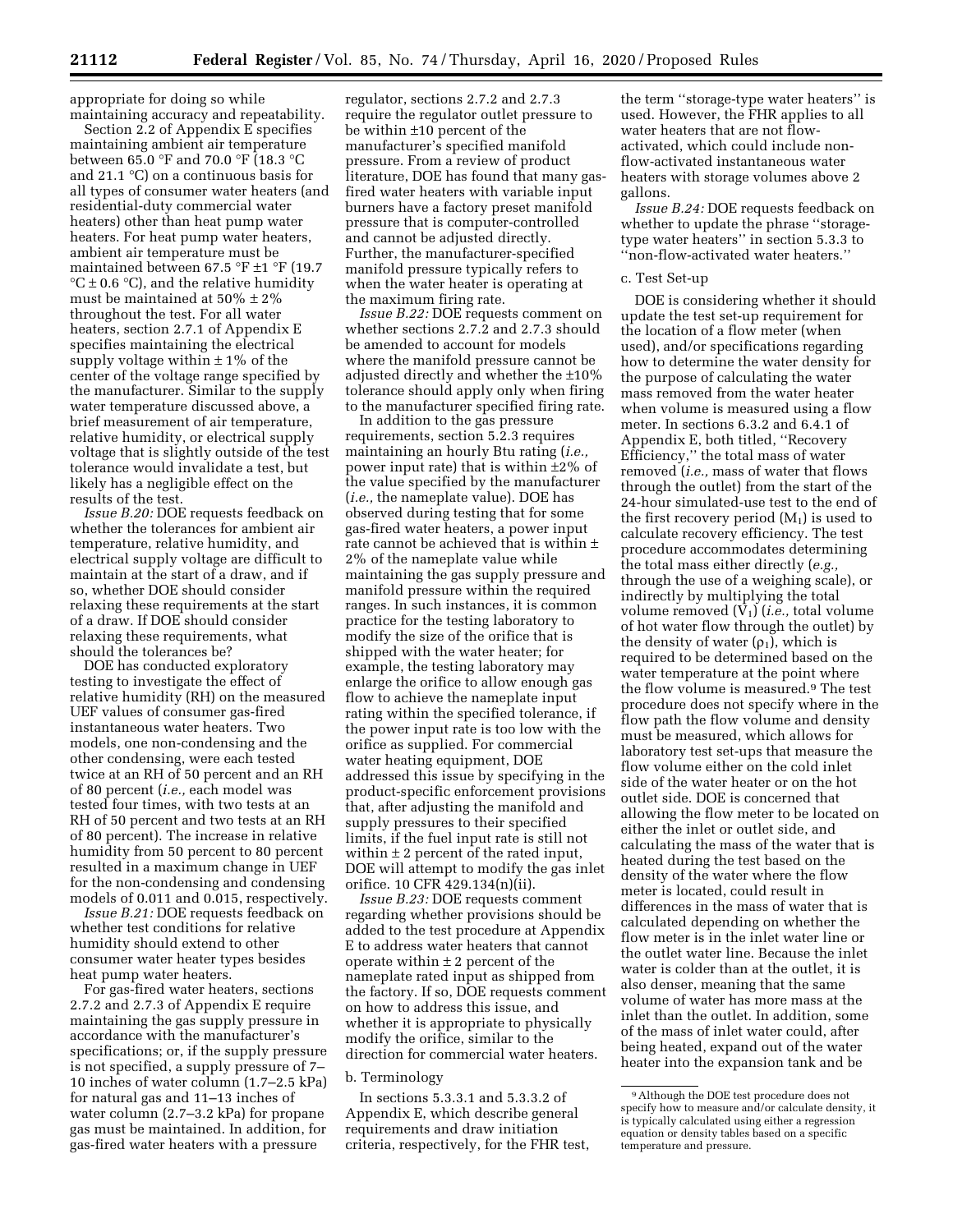purged prior to a draw.10 Any ''expanded'' volume of water that is lost through the purge line could be included in a volume measurement taken at the inlet, but not be included in a volume measurement taken at the outlet. To alleviate the potential for a mismatch between the mass of water measured at the inlet and outlet, DOE is considering whether to specify the location of the flow meter when one is used to determine the amount of water removed. Alternatively, if the volume of water going into the water heater will always be equivalent to the volume withdrawn, DOE could consider using the density at the hot outlet side for the purpose of calculating total mass of water removed in sections 6.3.2 and 6.4.1 of Appendix E, regardless of where flow volume is measured.

*Issue B.25:* DOE requests feedback on whether the consumer water heater test procedure should require measurement of flow in the outlet water line to ensure that the mass of water removed from the tank is accurate. Alternatively, DOE is interested in comment on whether requiring density,  $\rho_1$ , to be determined based on the outlet temperature, rather than the temperature where the flow volume is measured, would alleviate this issue.

In sections 6.3.5 and 6.4.2 of Appendix E, the mass withdrawn from each draw (Mi) is used to calculate the daily energy consumption of the heated water at the measured average temperature rise across the water heater  $(Q<sub>HW</sub>)$ . However, neither section includes a description of how to calculate the mass withdrawn for tests in which the mass is indirectly determined using density and volume measurements (as described above).

*Issue B.26:* DOE requests feedback on whether to update the consumer water heater test procedure to include a description of how to calculate the mass withdrawn from each draw in cases where mass is indirectly determined using density and volume measurements.

In section 6.3.3 of Appendix E titled, ''Hourly Standby Losses,'' the descriptions for cumulative energy consumption  $(Q_{su,0}$  and  $Q_{su,f})$  and mean tank temperature ( $\overline{T}_{su,0}$  and  $_{su,f}$ ) at the start and end of the standby period, along with the elapsed time, average storage tank and average ambient temperatures over the standby period  $(\bar{T}_{\text{stby},1}, \bar{T}_{\text{t,stby},1} \text{ and } \bar{T}_{\text{a,stby},1} \text{, respectively})$ specifically refer to the standby period that would occur after the first draw cluster, but do not explicitly address the case where the standby period occurs after the last draw of the test.

*Issue B.27:* DOE requests feedback on whether DOE should revise the descriptions of  $Q_{su,0}$ ,  $Q_{su,f}$ ,  $\bar{T}_{su,0}$ ,  $_{su,f}$ ,  $\tau_{\text{stby},1}$ ,  $\bar{T}_{\text{t,stby},1}$ , and  $\bar{T}_{\text{a,stby},1}$  to accommodate cases where the standby period occurs after the last draw of the test, in addition to cases where the standby period occurs after the first draw cluster.

## d. Specific Considerations for Certain Consumer Water Heaters

DOE has found that several manufacturers produce consumer gasfired instantaneous water heaters that are designed to be used with a volume of stored water (usually in a tank, but sometimes in a recirculating hot water system of sufficient volume, such as a hydronic space heating or designated hot water system) where the water heater does not directly provide hot water to fixtures, such as a faucet or shower head, but rather replenishes heat lost from the tank or system through hot water draws or standby losses by circulating water to and from the tank or other system. These recirculating consumer gas-fired instantaneous water heaters are typically activated by an aquastat 11 installed in a storage tank that is sold separately or by an inlet water temperature sensor. While the products identified by DOE are within the statutory and regulatory definition of a consumer ''water heater'' as a covered product, the design and application of recirculating gas-fired instantaneous water heaters makes testing to the consumer water heater test procedure difficult, if not impossible, as these products are not capable of delivering water at the temperatures and flow rates specified in the UEF test method. Modifications to the consumer water heater test procedure may be required to be more representative of typical use for these products. These modifications could include changes to inlet and/or outlet water temperature requirements or draw patterns (flow rate and timing). In addition, use of a representative storage tank may be considered.

*Issue B.28:* DOE requests feedback on the typical application(s) in which recirculating gas-fired instantaneous water heaters are used.

*Issue B.29:* DOE requests feedback on what changes to the consumer water heater test procedure may be necessary to appropriately test recirculating gasfired instantaneous water heaters.

*Issue B.30:* Additionally, DOE requests feedback on whether there is an industry standard that would allow for testing of recirculating gas-fired instantaneous water heaters that would provide results representative of the energy use of these products for an average use cycle or period of use.

DOE has identified flow-activated water heaters that are designed to deliver water at a temperature below the set point temperature of 125 °F  $\pm$  5 °F  $(51.7 \text{ °C} \pm 2.8 \text{ °C})$  that is required by section 2.5 of Appendix E. These water heating products are typically marketed as handwashing or point-of-use water heaters. These units typically have low heating rates, which requires the testing agency to reduce the flow rate in order to be able to achieve the outlet temperature within the set point temperature range. However, these units have a minimum activation flow rate, below which the unit shuts off. Therefore, when the flow rate is too low, the unit will stop heating water, so there is no flow rate at which the unit will operate and deliver water at the required outlet temperature.

*Issue B.31:* DOE requests feedback on whether language should be added to section 5.2.2.1 of Appendix E, titled, ''Flow-Activated Water Heaters, including certain instantaneous water heaters and certain storage-type water heaters,'' to allow for water heaters not designed to deliver water at  $125 \degree F \pm 5 \degree F$ (51.7  $\mathrm{C} \pm 2.8 \mathrm{C}$ ) to be tested at a lower set point temperature, or whether other changes to the test method need to be made to accommodate these types of models (*e.g.,* an additional draw pattern, product definition).

DOE has identified water heating products with storage volumes less than 20 gallons and with input rates near or at the maximum input rate and considers them to be consumer water heaters. These products are sold in the consumer market and can be tested to the consumer water heater test procedure. Section 5.3.3 titled, ''First-Hour Rating'' of the consumer water heater test procedure at Appendix E requires that water heaters with storage volume less than 20 gallons be tested at  $1.0 \pm 0.25$  gpm  $(3.8 \pm 0.95 \text{ L/min})$ , as opposed to  $3.0 \pm 0.25$  gpm  $(11.4 \pm 0.95)$ L/min) required for water heaters with rated storage volumes greater than or equal to 20 gallons. Water heaters with low volume and high input rates can potentially operate indefinitely at the  $3.0 \pm 0.25$  gpm  $(11.4 \pm 0.95 \text{ L/min})$  flow rate. When tested as currently required by Appendix E, such products would have a measured FHR around 60 gallons (227 L) and, therefore, would be required to use the medium draw

<sup>10</sup>The change in volume occurs because water expands and increases in volume as it is heated.

<sup>11</sup>An ''aquastat'' is a temperature measuring device typically used to control the water temperature in a separate hot water storage tank.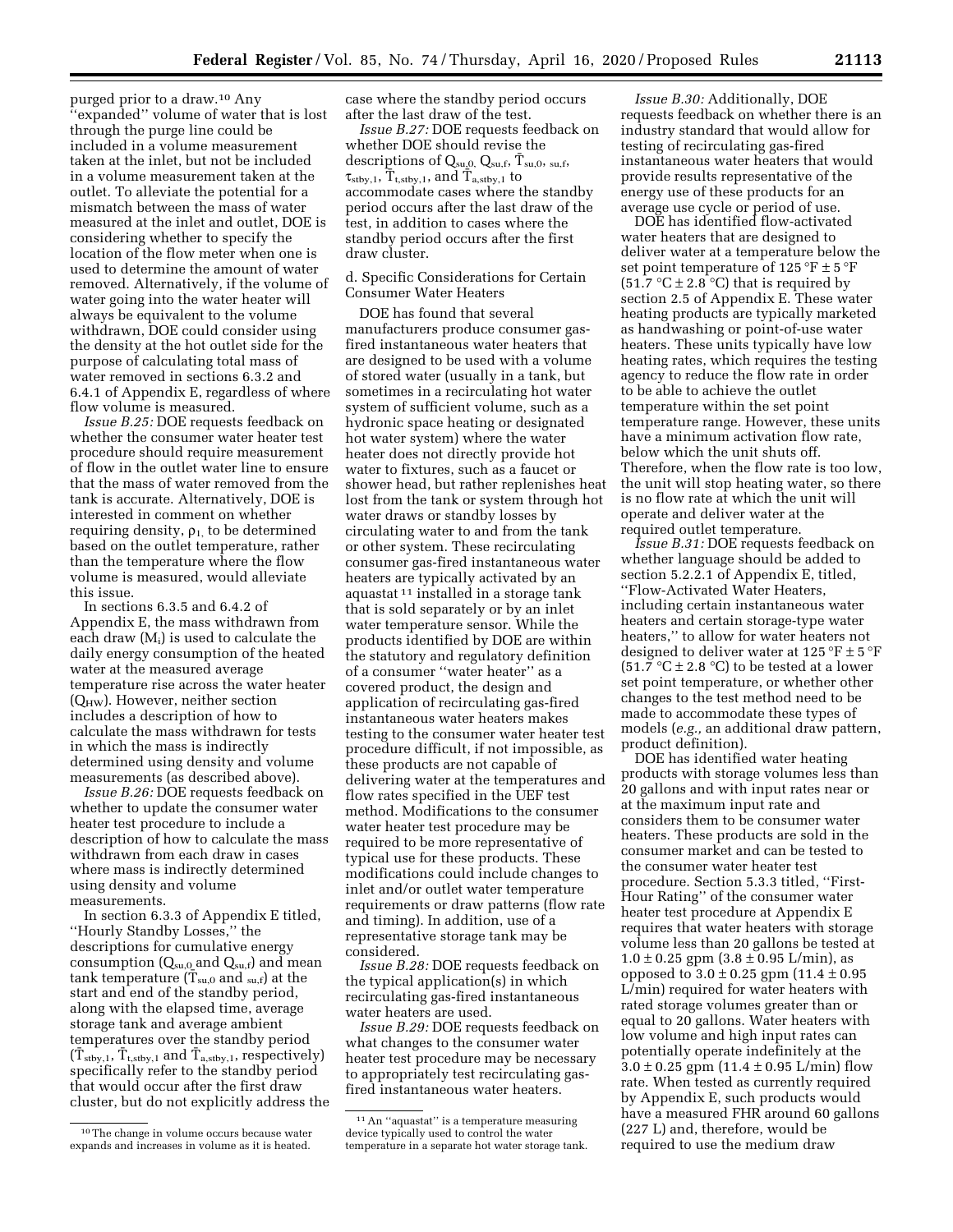pattern, although such models could be used in applications similar to other types of water heaters that fall into the high draw pattern (*e.g.,* flow-activated instantaneous water heaters with high input rates and storage water heaters with greater than 20 gallons stored water and high input rates and/or volumes).

*Issue B.32:* DOE requests feedback on the consumer water heater test procedure with respect to testing the delivery capacity of non-flow-activated water heaters with low volume and high input rate. If amendments are warranted, DOE requests comment on what method(s) would be appropriate for determining the delivery capacity of such models and what attributes can be used to distinguish these water heaters from non-flow-activated water heaters more appropriately tested by the FHR test.

Section 4.5 of Appendix E requires water heaters with a rated storage volume at or above 2 gallons must have their internal storage tank temperature measured. Typically, a thermocouple tree is inserted into the storage tank of a water heater through either the anode rod hole, the outlet water line, or the temperature and pressure relief valve. DOE has identified consumer water heaters with physical attributes that make measuring mean tank temperature difficult, such as water heaters that have a built-in mixing valve and no anode rod, or have a large heat exchanger that does not allow a thermocouple tree to be inserted.

*Issue B.33:* DOE requests feedback on whether amendments to the water heater test procedure are needed to address water heaters that cannot have their internal storage tank temperatures measured as required by the test procedure. If so, DOE requests comment on what updates to the test procedure would be necessary that would still allow for accurate measurement of temperature.

#### *C. Test Procedure Waivers*

A person may seek a waiver from the test procedure requirements for a particular basic model of a type of covered product when the basic model for which the petition for waiver is submitted contains one or more design characteristics that: (1) Prevent testing according to the prescribed test procedure, or (2) cause the prescribed test procedures to evaluate the basic model in a manner so unrepresentative of its true energy consumption characteristics as to provide materially

inaccurate comparative data. 10 CFR  $430.27(a)(1)$ . If a waiver is granted, as soon as practicable, DOE will publish in the **Federal Register** a NOPR that proposes to amend its regulations so as to eliminate any need for the continuation of such waiver. As soon thereafter as practicable, DOE will publish in the **Federal Register** a final rule. 10 CFR 430.27(l). Currently, DOE has granted one finalized waiver from the current consumer water heater test procedure.

On January 31, 2020, DOE published a Notice of Decision and Order in the **Federal Register** granting Bradford White Corporation a waiver for a specified basic model that experiences the first cut-out of the 24-hour simulated use test during a draw. 85 FR 5648. The Decision and Order requires Bradford White Corporation to use an alternate test procedure that DOE has determined more accurately calculates the recovery efficiency when the first cut-out occurs during a draw.12 *Id.* 

DOE has determined that the alternate test procedure is representative of realworld use conditions for the basic model specified in the Decision and Order. DOE requests feedback on whether the test procedure waiver approach is generally appropriate for testing basic models with these features.

## *D. Other Test Procedure Topics*

In addition to the issues identified earlier in this document, DOE welcomes comment on any other aspect of the existing test procedures for consumer water heaters and residential-duty commercial water heaters. As noted, DOE recently issued an RFI to seek more information on whether its test procedures are reasonably designed, as required by EPCA, to produce results that measure the energy use or efficiency of a product during a representative average use cycle or period of use. 84 FR 9721 (March 18, 2019). DOE seeks comment on this issue as it specifically pertains to the test procedures for consumer water heaters and residential-duty commercial water heaters that are the subject of this current RFI.

As noted previously, DOE also requests comments on whether potential amendments based on the issues discussed would result in a test procedure that is unduly burdensome to conduct, particularly in light of any new products on the market since the last

test procedure update. If commenters believe that any such amendments would result in a procedure that is, in fact, unduly burdensome to conduct, DOE seeks information on whether an existing private sector-developed test procedure would be more appropriate or other avenues for reducing the identified burdens while advancing improvements to the water heaters test procedure.

DOE also requests comment on the benefits and burdens of adopting any industry/voluntary consensus-based or other appropriate test procedure, without modification. DOE notes that ANSI/ASHRAE Standard 118.2–2006 (RA 2015), ''Method of Testing for Rating Residential Water Heaters,'' is effectively the same as the DOE test procedures formerly used to measure EF. Further, as discussed earlier in this document, ASHRAE 118.2–2006 (RA 2015) is currently under revision with major changes being considered to update that test method so as to be similar to the DOE UEF test procedure currently in Appendix E.

Additionally, DOE requests comment on whether the existing test procedures limit a manufacturer's ability to provide additional features to purchasers of consumer water heaters. DOE particularly seeks information on how the test procedures could be amended to reduce the cost of new or additional features and make it more likely that such features are included on consumer water heaters, while still meeting the requirements of EPCA.

DOE also requests comments on any potential amendments to the existing test procedures that would address impacts on manufacturers, including small businesses.

Finally, DOE recently published an RFI on the emerging smart technology appliance and equipment market. 83 FR 46886 (Sept. 17, 2018). In that RFI, DOE sought information to better understand market trends and issues in the emerging market for appliances and commercial equipment that incorporate smart technology. DOE's intent in issuing the RFI was to ensure that DOE did not inadvertently impede such innovation in fulfilling its statutory obligations in setting efficiency standards for covered products and equipment. DOE seeks comments, data, and information on the issues presented in the RFI as they may be applicable to the consumer water heaters and residential-duty commercial water heaters that are the subject of this RFI.

<sup>12</sup> Docket number EERE–2019–BT–WAV–0020, see: *[https://www.regulations.gov/docket?D=EERE-](https://www.regulations.gov/docket?D=EERE-2019-BT-WAV-0020)[2019-BT–WAV-0020.](https://www.regulations.gov/docket?D=EERE-2019-BT-WAV-0020)*